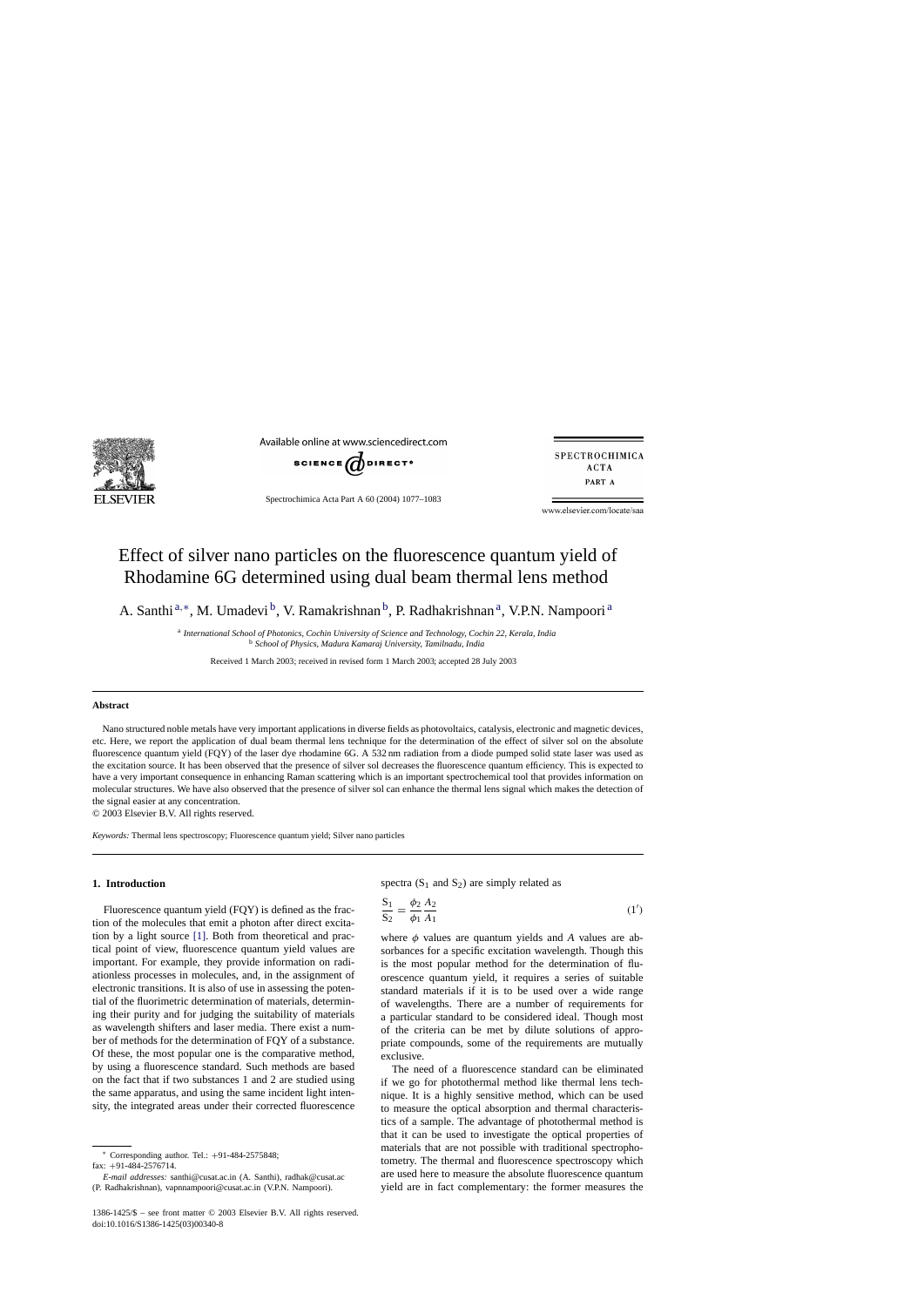photon energy, which is converted into heat, while fluorescence spectroscopy observes re-emitted photons. The thermal fluctuations produced by non-radiative relaxation may be probed optically, since the resulting density changes also produce a change in the refractive index. The transient refractive index forms an effective lens, which diverges the light as it passes through the sample. This phenomenon is called thermal lensing.

FQY is a measure of the rate of non-radiative transitions that compete with the emission of light. Measurements based on photothermal methods are capable of giving absolute values of FQY with high accuracy and reproducibility. The absolute values of FQY of laser dyes are necessary for the calculation of thresholds of laser action. The present paper describes the effect of nano particles on the FQY of a laser dye Rh6G.

Nano particles have a variety of unique spectroscopic, electronic and chemical properties due to their small size and high surface to volume ratios. The coherent oscillation of the free electrons in the conduction band exhibits surface plasmon oscillation and the resulting absorption is called surface plasmon absorption. In the case of noble metal nano particles the surface plasmon absorption band appears in the visible region. Because of this the optical properties of noble metal nano particles have received considerable attention. They are, for example, expected to play very important role in enhancing the Raman scattering and thus to provide important contribution towards sensing and bio-medical applications. It also helps in determining the molecular structure of specific analyte molecules. However, it is inherently a weak effect, often masked by fluorescence. Raman scattering can be enhanced either by resonance or by surface enhancement. In resonance enhancement the laser frequency is tuned to an energy transition of the analyte, in surface enhancement the analyte is adsorbed onto a suitable metal surface. It should also be possible to enhance it, if fluorescence could be reduced by some method. The objective of our experiment is to find out the role played by silver sol in the fluorescence efficiency of Rhodamine 6G which is a xanthene dye, having very high quantum yield.

## **2. Experimental details**

# *2.1. Experimental setup*

The dual beam thermal lens setup used for the measurement of thermal lens signal is as shown in Fig. 1. It consists of a diode pumped solid state laser as the heating source and intensity stabilized He–Ne laser as the probe beam. These light beams are made collinear and made to pass through the sample solution by the use of a dichroic mirror and a convex lens. The thermal lens signal is detected by sampling the intensity at the center portion of the probe beam by coupling it to a monochromator–photomultiplier assembly through an optical fibre. The photomultiplier output is further processed using a digital lock-in amplifier (SR850 DSP).

For fluorescence studies the front surface emission is collected in the wavelength region 540–570 nm.

## *2.2. Preparation of silver sol*

Silver sol has been prepared in the laboratory from aqueous solutions of  $AgNO<sub>3</sub>$  and NaBH<sub>4</sub> in appropriate concentrations in double distilled water. The steady-state absorption spectrum of sol shows a peak at 410 nm as shown in [Fig. 2,](#page-2-0) which is in agreement with the reported value. The sample solution is prepared by an accurately weighed amount of Rhodamine 6G and dissolving it in double distilled water to obtain samples of various concentrations in the range from  $10^{-3}$  to  $10^{-6}$  M. The absorption spectrum [\(Fig. 3\) w](#page-2-0)as taken using a spectrophotometer (Jasco-V-570).



Fig. 1. Schematic diagram of the experimental setup. DPSS: diode pumped solid state laser; L1 and L2: lenses; DM: dichroic mirror; S: sample cell; OF: optical fibre; He–Ne: helium–neon laser; MPA: monochromator–PMT assembly; LA: lock-in amplifier.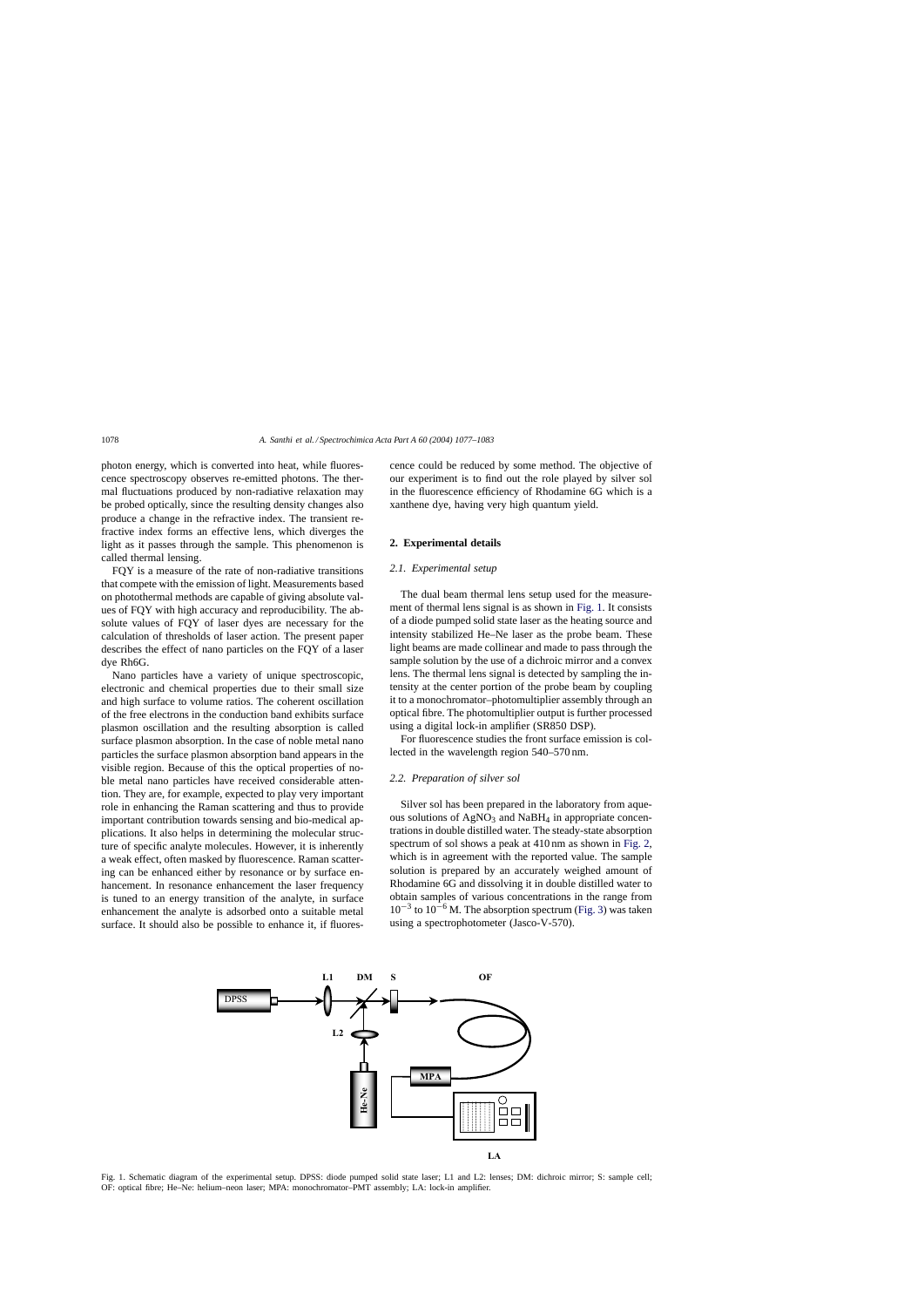<span id="page-2-0"></span>

Fig. 2. Absorption spectrum of silver sol.

# **3. Results and discussion**

# *3.1. Theory*

Fluorescence is the emission of photons which results from the transition of the molecule from electronically excited singlet state to the ground state [\[2\].](#page-6-0) Such transitions are quantum mechanically allowed and have a typical emissive rate of  $10^8$  s<sup>-1</sup>. Fluorescence quenching is the process, which decreases the fluorescence intensity of a given substance. This obviously increases the non-radiative transition and helps in finding out the fluorescence quantum yield values as described below.

The method is based on the principle of energy conservation. If  $P_0$  is the power of the incident excitation beam and *P*t, the power of the transmitted beam, the absorbed power is the sum of the luminescence emission power  $P_f$  and the thermal power degraded to heat  $P_{th}$ , provided that no photochemical reaction is present.

Hence,

$$
P_0 = P_{\text{th}} + P_{\text{f}} + P_{\text{t}} \tag{1}
$$

so that the transmission ratio is:

$$
T = \frac{P_{\rm t}}{P_0} \tag{2}
$$



Fig. 3. Absorption spectrum of the Rhodamine 6G at a concentration of 10−<sup>4</sup> mol l−1: (a) dye alone; (b) dye with silver sol.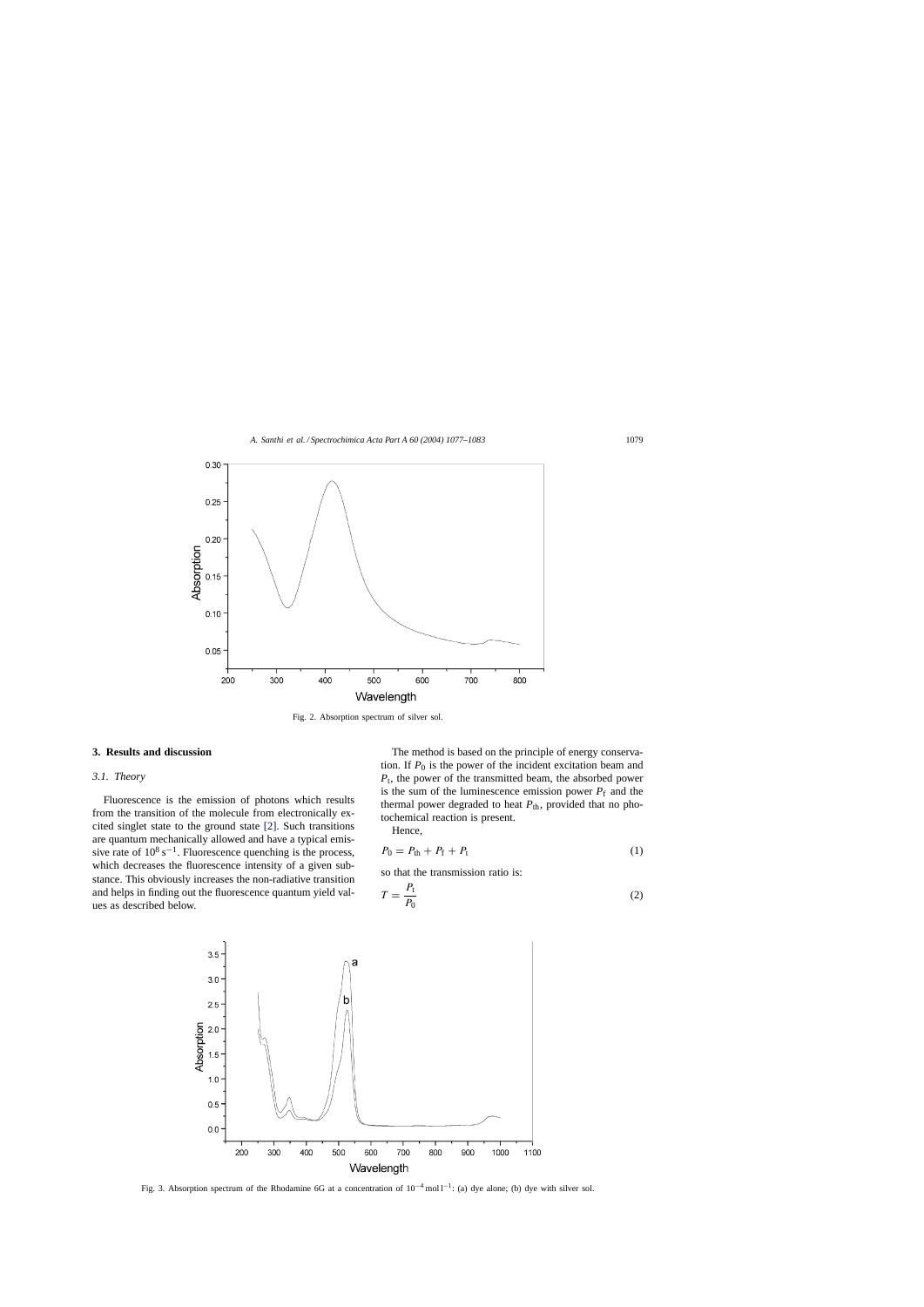<span id="page-3-0"></span>Absorbance is given by:

$$
A = 1 - T \tag{3}
$$

Thus, the absorbed power is given by:

$$
AP_0 = P_{\text{th}} + P_{\text{f}} \tag{4}
$$

Then,

$$
P_{\rm f} = AP_0 - P_{\rm th} \tag{5}
$$

In the case of a completely fluorescence quenched sample, we can consider the entire excitation energy to be converted into non-radiative relaxation process and hence, the fluorescence quantum yield  $Q_f$  is given by

$$
Q_{\rm f} = \frac{P_{\rm f}}{AP_0} \frac{\lambda_{\rm f}}{\lambda} = \left(1 - \frac{P_{\rm th}}{P_{\alpha}}\right) \frac{\lambda_{\rm f}}{\lambda} \tag{6}
$$

where

$$
P_{\alpha} = AP_0 \tag{7}
$$

and the ratio of the fluorescence wavelength  $\lambda_f$  to the excitation wavelength  $\lambda$  takes account of the Stokes shift.  $P_{\text{th}}$  is directly proportional to the TL signal  $\eta$  and  $P_\alpha$  is proportional to TL signal  $\eta_{\alpha}$  corresponding to the concentration at which the fluorescence intensity is quenched completely.

Thus, the quantum efficiency can be calculated by equation:

$$
Q_{\rm f} = \frac{\lambda_{\rm f}}{\lambda} \left( 1 - \frac{\eta}{\eta_{\alpha}} \right) \tag{8}
$$

The thermal lens signal  $\eta$  has been measured using the standard technique as described elsewhere [\[6\].](#page-6-0)

The dye R6G forms aggregates in aqueous solution, which results in reduction of fluorescence with increase in concentration. The concentration at which fluorescence is quenched completely is determined by measuring the fluorescence intensity in a wide range of concentrations.

## *3.2. The laser excited fluorescence*

Fluorescence and thermal lensing studies were carried out for the laser dye Rhodamine 6G dissolved in double distilled water with and without the presence of silver sol, for a wide range of concentrations and also for various values of pump power. The excitation wavelength used was 532 nm. The absorption spectrum of silver sol shows a peak at 410 nm and its absorption at the excitation wavelength is too small to be taken into account.

Fluorescence spectroscopy provides a powerful methodology for investigating the dynamic properties of solutions [\[2\].](#page-6-0) Because of Frank–Condon principle absorption spectroscopy can only yield information on the average ground state of the molecules which absorb light. Only solvent molecules that are immediately adjacent to the absorbing species will affect its absorption spectrum. In contrast, fluorescence spectroscopic parameters are sensitive to functions of all processes which can occur during the excited state lifetime, and these processes can involve other molecules which are over 100 Å away from the fluorophore at the moment of excitation. Although the duration of 10 ns, which is the lifetime of the excited state, may appear to be very brief time span, it is actually long relative to the motions of small molecules in fluid solution. This means that the fluorescence is affected very significantly by the nature of the solvent or, more precisely, by the type of the environment of the fluorophore. Apart from the observation of a concentration dependant red shift of the peak fluorescence emission, our observations show the usual concentration dependant red shift of the fluorescence emission both in the case of dye with and without the presence of silver sol. Such red shift with concentration is more steep in the presence of silver sol [\(Fig. 4\).](#page-4-0)

This effect can be explained on the basis of solvent relaxation and Stokes shift. It has been observed that the peak fluorescence wavelength increases with concentration of the dye. This implies a loss of energy of the emitted photons or an increase in Stokes shift with concentration. This is due to several dynamic processes which include energy losses due to dissipation of vibrational energy, redistribution of electrons in the surrounding solvent molecules induced by the altered dipole moment of the excited fluorophore, reorientation of the solvent molecules around the excited state dipole, and specific interactions between the fluorophore and the solvent or the solute.

The physical properties of the solvent affect the fluorescence spectra in a number of ways. The solvent can be regarded as a continuum in which the fluorophore is contained. The interaction between the solvent and the fluorophore molecules affect the energy difference between the ground and the excited states. This energy difference in  $\text{cm}^{-1}$ ) is a property of the refractive index (*n*) and the dielectric constant  $(\varepsilon)$  of the solvent and is described by Lippert equation [\[2\]](#page-6-0)

$$
\overline{\nu_{\rm a}} \cong \overline{\nu_{\rm f}} = \frac{2}{hc} \left( \frac{\varepsilon - 1}{2\varepsilon + 1} - \frac{n^2 - 1}{2n^2 + 1} \right) \frac{(\mu^* - \mu)^2}{a^3} + \text{const}
$$
\n(9)

where *h* is the Planck's constant, *c* the speed of light and *a* the radius of the cavity in which the fluorophore resides.  $(\mu^* - \mu)$  is the change in dipole moment.

The increase in peak fluorescence wavelength with concentration of the dye indicates that the ground and the excited states take larger time to get stabilized after the excitation which results in increase in energy difference between them and greater Stokes shift. One of the reasons can be a decrease in refractive index which restricts the movements of electrons within the solvent molecules. Since hydroxyl groups are present in the solvent, there will be second-order effects also, in the above equation, due to induced dipoles. A decrease in  $\varepsilon$  can also make the stabilization time large and thereby increase stokes shift but this energy decrease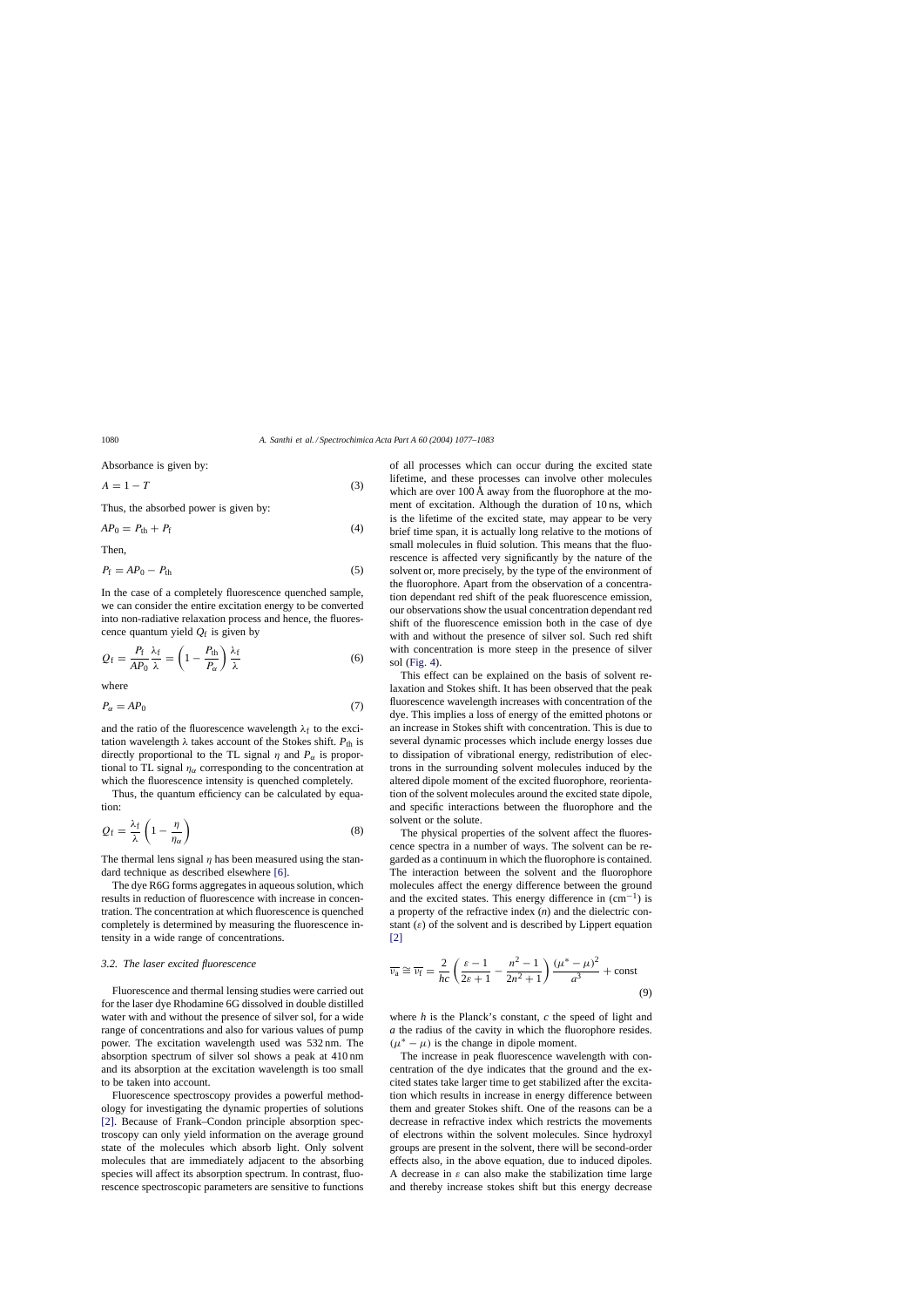<span id="page-4-0"></span>

Fig. 4. Variation of peak fluorescence wavelength with concentration at two different pump powers: (a) 14 mW; (b) 28 mW.



Fig. 5. Fluorescence spectrum of Rhodamine 6G for a concentration of  $10^{-4}$  mol l<sup>-1</sup>: (a) dye alone; (b) dye with silver sol.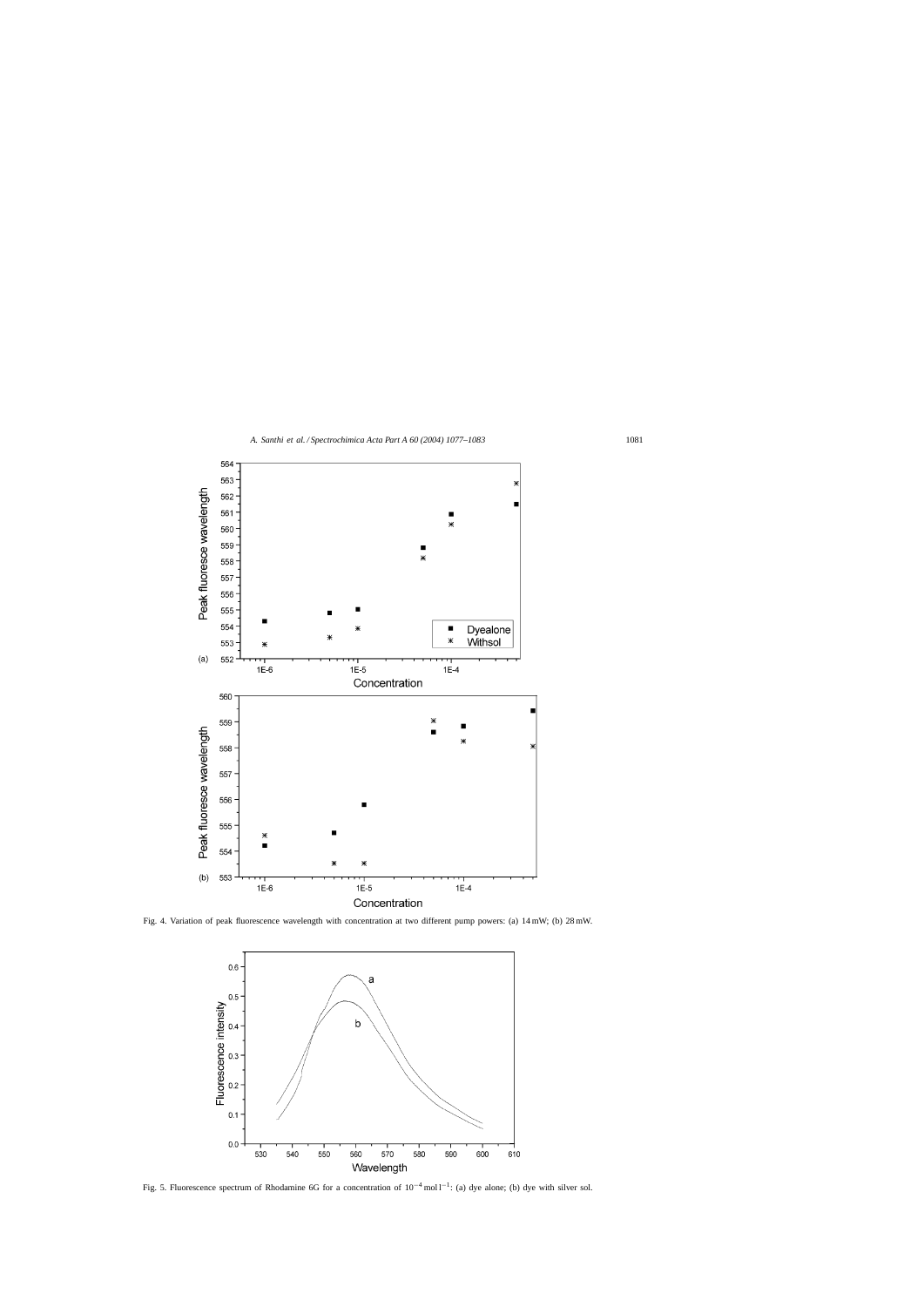of the excited state occurs only after the reorientation of the solvent dipoles. This requires the movement of the entire solvent molecules and not just its electrons. Therefore, in our case where the stabilization of the excited state depends on the  $\varepsilon$ , it can be assumed that as the concentration increases the reorientation of the solvent dipoles becomes slower thereby shifting the excited states to lower energy on the timescales compared to solvent reorientation time.

#### *3.3. The fluorescence quantum yield*

The FQY values are calculated using [Eq. \(8\)](#page-3-0) for various values of dye concentrations. The experiment was done under identical conditions for a wide range of concentrations with and without the presence of silver sol. It is seen that the presence of sol decreases the fluorescence intensity with accompanying increase in thermal lens signal as seen from [Fig. 5.](#page-4-0) This is one of the main attraction of the present investigation. The addition of the sol enhances the thermal lens signal which makes the detection easier at any concentrations of the sample under study. The FQY variations with concentration are as given in Fig. 6 at two different pump powers of 14 and 28 mW. As is seen from the figure, at higher pump power there is only about 10% reduction in the quantum yield at low concentration in comparison with about 50% reduction at low pump power of 14 mW. At higher concentrations the percentage reductions are almost identical in both cases.

The fluorescence will be affected by the electromagnetic interaction among the optical fields, the fluorophore molecules and the electronic plasma resonance [\[5\].](#page-6-0) This plasma resonance can also affect normal Raman scattering



Fig. 6. Variation of FQY with concentration for two different pump powers: (a) 14 mW; (b) 28 mW.